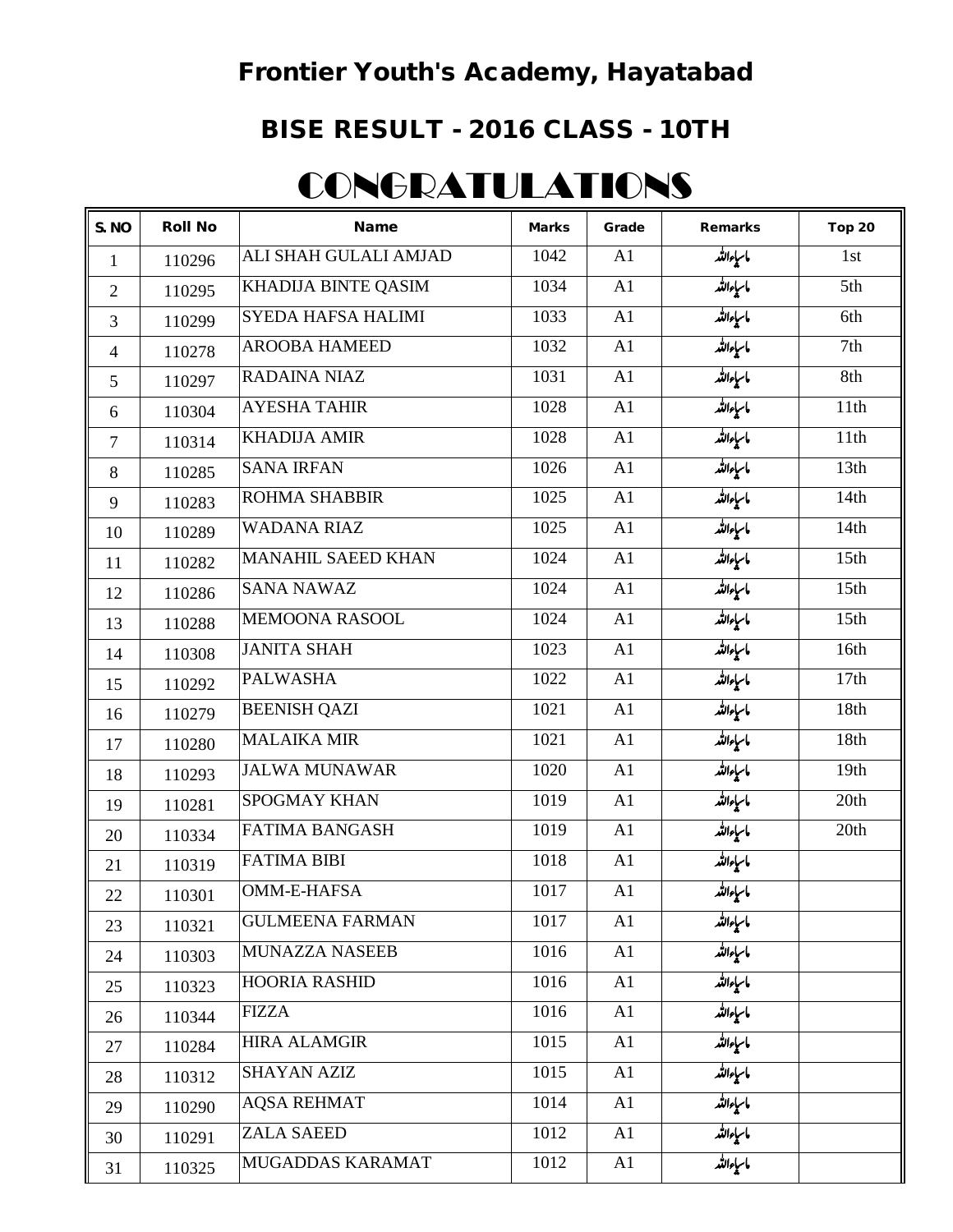| S. NO | <b>Roll No</b> | <b>Name</b>              | <b>Marks</b> | Grade | <b>Remarks</b>     | <b>Top 20</b> |
|-------|----------------|--------------------------|--------------|-------|--------------------|---------------|
| 32    | 110302         | <b>SARA SHAMS</b>        | 1010         | A1    | ماسإءالله          |               |
| 33    | 110305         | <b>JAMILA KHAN</b>       | 1010         | A1    | ماسإءالله          |               |
| 34    | 110313         | <b>AIMAN SADIQ</b>       | 1010         | A1    | ماسإءالله          |               |
| 35    | 110287         | PALWASHA KHAN            | 1009         | A1    | ماسياءالله         |               |
| 36    | 110322         | <b>MAHNOOR SAEED</b>     | 1009         | A1    | ماسإءالله          |               |
| 37    | 110300         | <b>MAHA AMJAD</b>        | 1008         | A1    | ماسإءالله          |               |
| 38    | 110294         | <b>AFSANA NAYAB</b>      | 1007         | A1    | ماسياءالله         |               |
| 39    | 110306         | <b>AREEBA AHSAN</b>      | 1007         | A1    | ماسإءالله          |               |
| 40    | 110310         | <b>TABASSUM TUFAIL</b>   | 1006         | A1    | ماسإءالله          |               |
| 41    | 110317         | <b>MARYAM SUMMAYA</b>    | 1006         | A1    | ماسإءالله          |               |
| 42    | 110298         | <b>ANSHARA SUBHA</b>     | 1005         | A1    | ماسإءالله          |               |
| 43    | 110331         | <b>HAMNAH AFZAL</b>      | 1005         | A1    | ماسإءالله          |               |
| 44    | 110336         | AYESHA SIDDIQA           | 1004         | A1    | ماسياءالله         |               |
| 45    | 110338         | <b>SUMAYYA RAFI</b>      | 1003         | A1    | ماسياءالله         |               |
| 46    | 110316         | <b>ESHA EMAN</b>         | 1002         | A1    | ماسياءالله         |               |
| 47    | 110330         | <b>MARWA ZAKIR</b>       | 1001         | A1    | ماسياءالله         |               |
| 48    | 110324         | <b>MARYAM KARIM</b>      | 998          | A1    | سایاش<br>ملی       |               |
| 49    | 110311         | <b>AFIFA LABEEB</b>      | 997          | A1    | سایاش<br>ملی       |               |
| 50    | 110309         | ZUNAIRA IFTIKHAR         | 996          | A1    | سایاش<br>م         |               |
| 51    | 110345         | <b>MAHNOOR YOUSAFZAI</b> | 996          | A1    | سپایاش             |               |
| 52    | 110315         | <b>MARIA IBRAHIM</b>     | 993          | A1    | س <b>ا</b> باش     |               |
| 53    | 110346         | <b>RIMSA ZAFAR</b>       | 992          | A1    | س <u>پای</u> ش     |               |
| 54    | 110318         | <b>SARA AHMAD</b>        | 991          | A1    | سإباش              |               |
| 55    | 110337         | <b>RUQIA</b>             | 989          | A1    | سایاش<br>م         |               |
| 56    | 110307         | <b>MAHNOOR JEHANGIR</b>  | 987          | A1    | سپایا <sup>ش</sup> |               |
| 57    | 110356         | <b>SINEEN AYAZ</b>       | 985          | A1    | سایاش<br>م         |               |
| 58    | 110320         | <b>SUMBAL AFRIDI</b>     | 983          | A1    | س <b>ا</b> باش     |               |
| 59    | 110329         | AYESHA SHER KHAN         | 983          | A1    | سایاش<br>مایاش     |               |
| 60    | 110332         | <b>ZAINAB BIBI</b>       | 983          | A1    | سپایاش             |               |
| 61    | 110341         | <b>AMNA KHAN</b>         | 982          | A1    | سپایاش             |               |
| 62    | 110350         | <b>AYESHA GUL</b>        | 981          | A1    | سایاتش             |               |
| 63    | 110352         | ZOHRA MUHAMMAD           | 981          | A1    | سایاش<br>م         |               |
| 64    | 110327         | <b>HAJRA ZAMAN</b>       | 980          | A1    | سایاش<br>م         |               |
| 65    | 110359         | <b>FATIMA IBRAHIM</b>    | 979          | A1    | سپایاش             |               |
| 66    | 110340         | <b>NAJM US SAHAR</b>     | 976          | A1    | سپایاش             |               |
| 67    | 110342         | <b>LAIBA HUMAYUN</b>     | 976          | A1    | س <u>پای</u> ش     |               |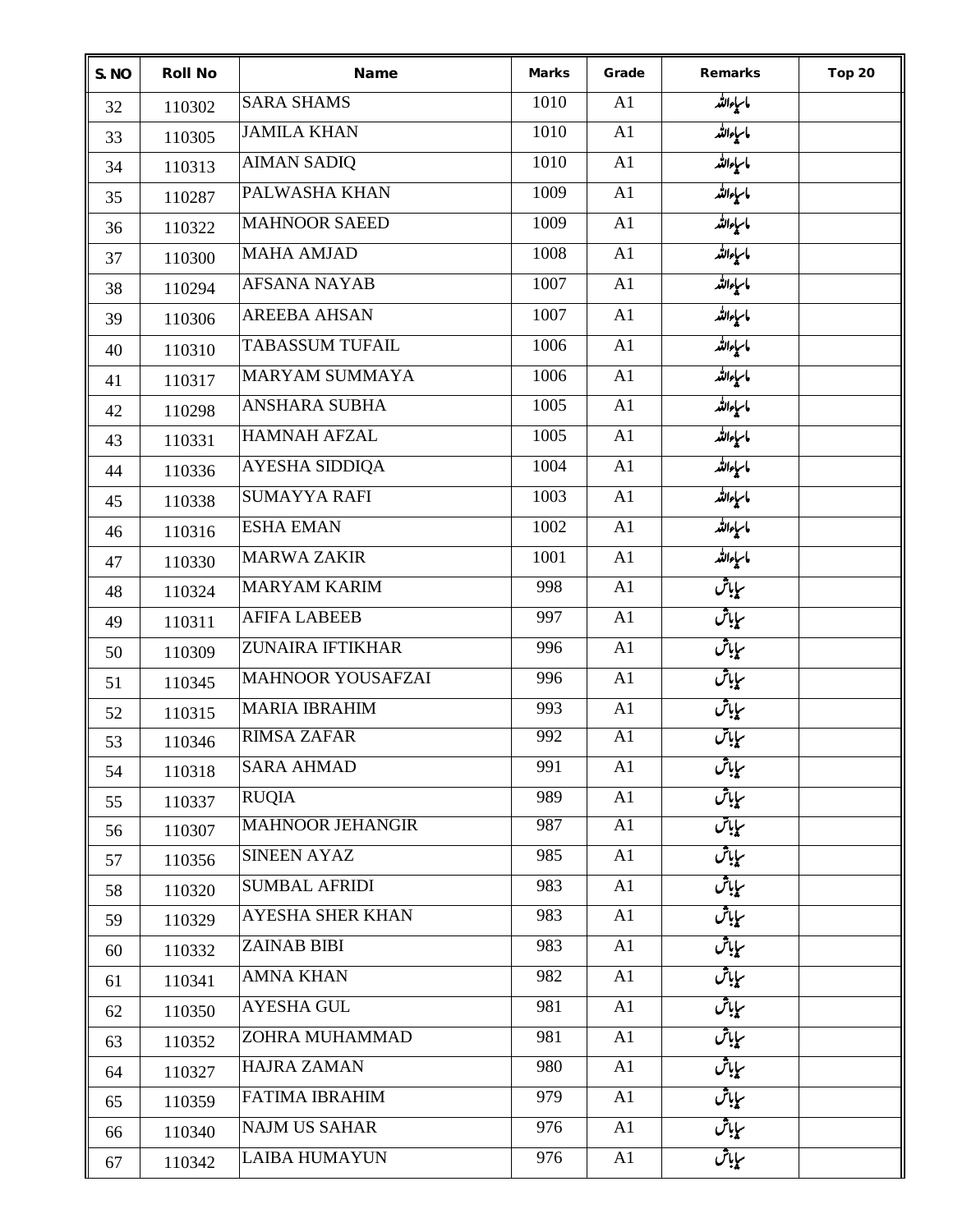| S. NO | <b>Roll No</b> | <b>Name</b>               | <b>Marks</b> | Grade | <b>Remarks</b>                  | <b>Top 20</b> |
|-------|----------------|---------------------------|--------------|-------|---------------------------------|---------------|
| 68    | 110367         | <b>NASHWA KHAN</b>        | 974          | A1    | سایاش                           |               |
| 69    | 110328         | <b>ASMA</b>               | 973          | AI    | سبابان                          |               |
| 70    | 110363         | <b>IMAN KIFAYAT KHAN</b>  | 972          | A1    | س <u>پای</u> ش                  |               |
| 71    | 110360         | <b>KAINAT UMAR</b>        | 969          | A1    | سایاش<br>مفی <sup>ا</sup> ت     |               |
| 72    | 110335         | <b>MAIMOONA NAEEM</b>     | 968          | A1    | ساپاڻي $\overline{\mathcal{C}}$ |               |
| 73    | 110351         | <b>HABIBA GUL</b>         | 967          | A1    | سياباش                          |               |
| 74    | 115711         | <b>LAIBA ASMAT</b>        | 966          | A1    | سياباش                          |               |
| 75    | 115704         | <b>KAINAT KHAN</b>        | 965          | A1    | سإباش                           |               |
| 76    | 110357         | SYEDA IQRA FAYAZ          | 964          | A1    | سپایاش                          |               |
| 77    | 110343         | <b>MARYAM KHAN</b>        | 963          | A1    | سإباش                           |               |
| 78    | 115701         | <b>MAH NOOR ALI</b>       | 963          | A1    | سياباش                          |               |
| 79    | 110372         | <b>NAZISH REHMAN</b>      | 962          | A1    | سایاش<br>مفی <sup>ا</sup> ت     |               |
| 80    | 110339         | <b>SUMBAL GUL</b>         | 960          | A1    | ساپاڻي $\overline{\mathcal{C}}$ |               |
| 81    | 110347         | <b>AIMAN IKRAM</b>        | 960          | A1    | سإباش                           |               |
| 82    | 110326         | <b>SADAF ALI</b>          | 957          | A1    | سإباش                           |               |
| 83    | 110358         | <b>MANAHIL IMTIAZ</b>     | 957          | A1    | سپایاش                          |               |
| 84    | 115702         | <b>VESHAIN EHSAN</b>      | 955          | A1    | سایاش<br>ملیات                  |               |
| 85    | 110353         | <b>HINA AYUB</b>          | 954          | A1    | سپایاش<br>م                     |               |
| 86    | 115715         | <b>SABA QADAR AFRIDI</b>  | 953          | A1    | س <u>پای</u> اش                 |               |
| 87    | 110355         | <b>SHABNAM</b>            | 952          | A1    | س <b>ا</b> باش                  |               |
| 88    | 110361         | <b>AQSA</b>               | 950          | A1    | س <u>پای</u> ش                  |               |
| 89    | 115703         | <b>AIMAN</b>              | 950          | A1    | س <b>ا</b> باش                  |               |
| 90    | 115723         | <b>AQSA SHERIN</b>        | 950          | A1    | سإباش                           |               |
| 91    | 110354         | <b>JALWA AFRIDI</b>       | 949          | A1    | سایاش<br>م                      |               |
| 92    | 115709         | <b>SHAZMA</b>             | 947          | A1    | سپایاش                          |               |
| 93    | 110349         | <b>WAJEEHA KOMAL</b>      | 945          | A1    | سپایاش                          |               |
| 94    | 115706         | <b>SAKINA SAIF UD DIN</b> | 945          | A1    | سپایاش                          |               |
| 95    | 110371         | <b>LUBABAH</b>            | 942          | A1    | سایاش<br>مایاش                  |               |
| 96    | 110364         | <b>MINAHIL HAROON</b>     | 941          | A1    | سپایاش<br>ملی                   |               |
| 97    | 110369         | <b>MIAMUNA ZAZAY</b>      | 938          | A1    | سایاش<br>م                      |               |
| 98    | 110366         | <b>SAFINA QADAR</b>       | 937          | A1    | سپایاش<br>م <u>ل</u> ا          |               |
| 99    | 115710         | <b>SALMA</b>              | 931          | A1    | سایاش<br>مایاش                  |               |
| 100   | 115705         | A;EENA SAHAR              | 930          | A1    | سایاش<br>م                      |               |
| 101   | 110362         | MISBAH-E-SAHAR            | 928          | A1    | سپایاش                          |               |
| 102   | 115725         | <b>KHADEJA</b>            | 928          | A1    | سپایاش                          |               |
| 103   | 110333         | <b>AYESHA KHAN</b>        | 926          | A1    | سمایاش                          |               |